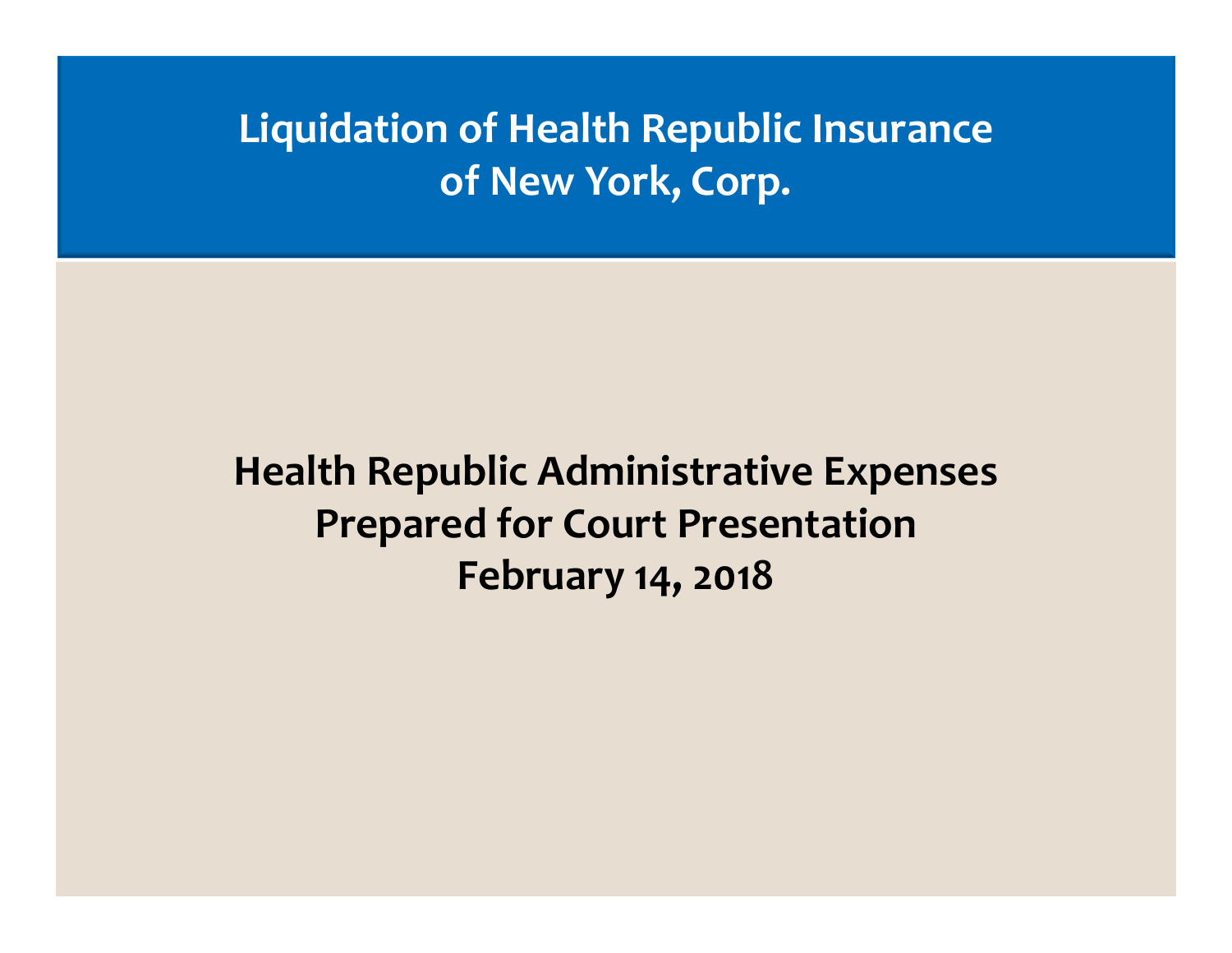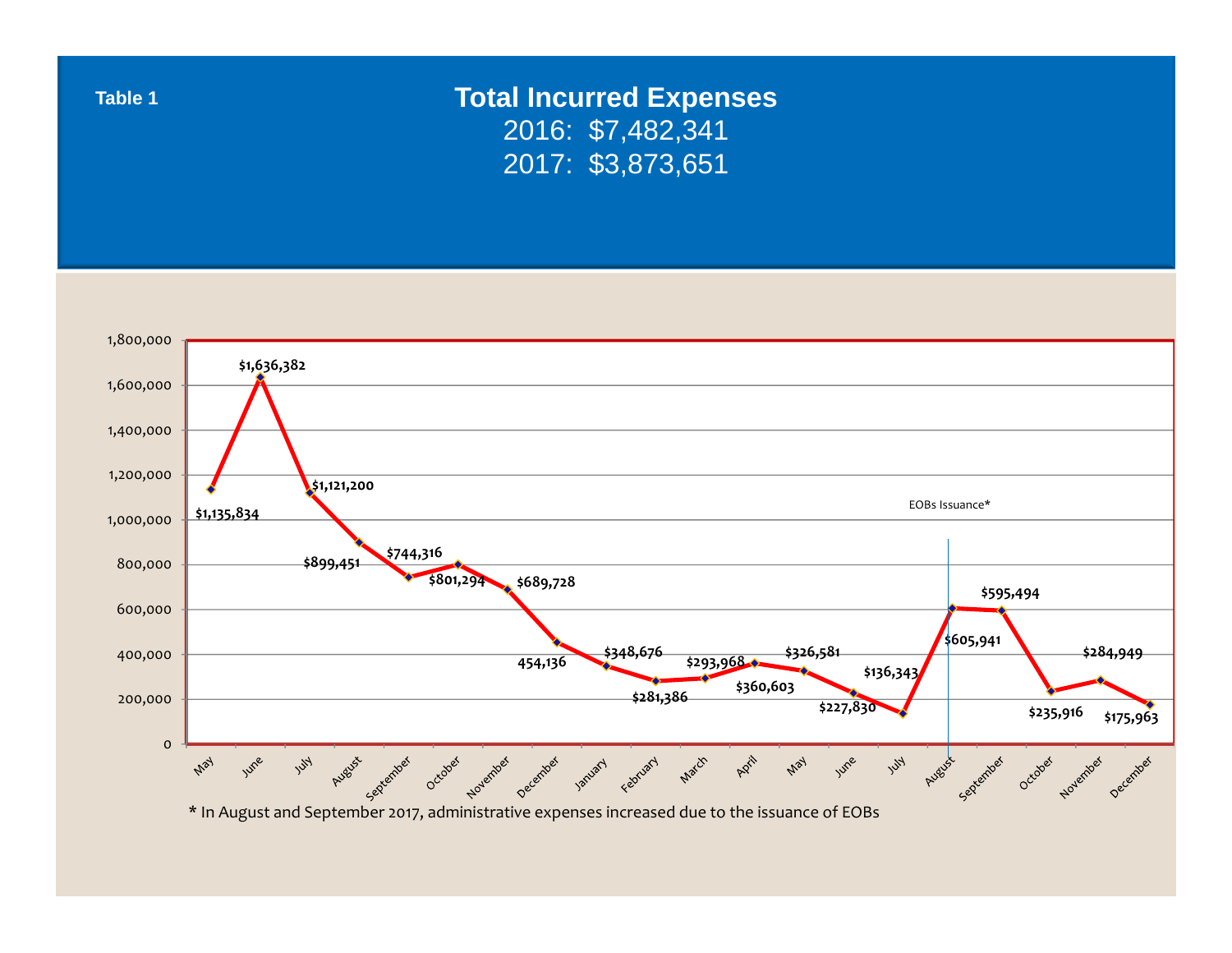## Total Incurred EOB Expenses August 2017 – December 2017

\$1,056,391

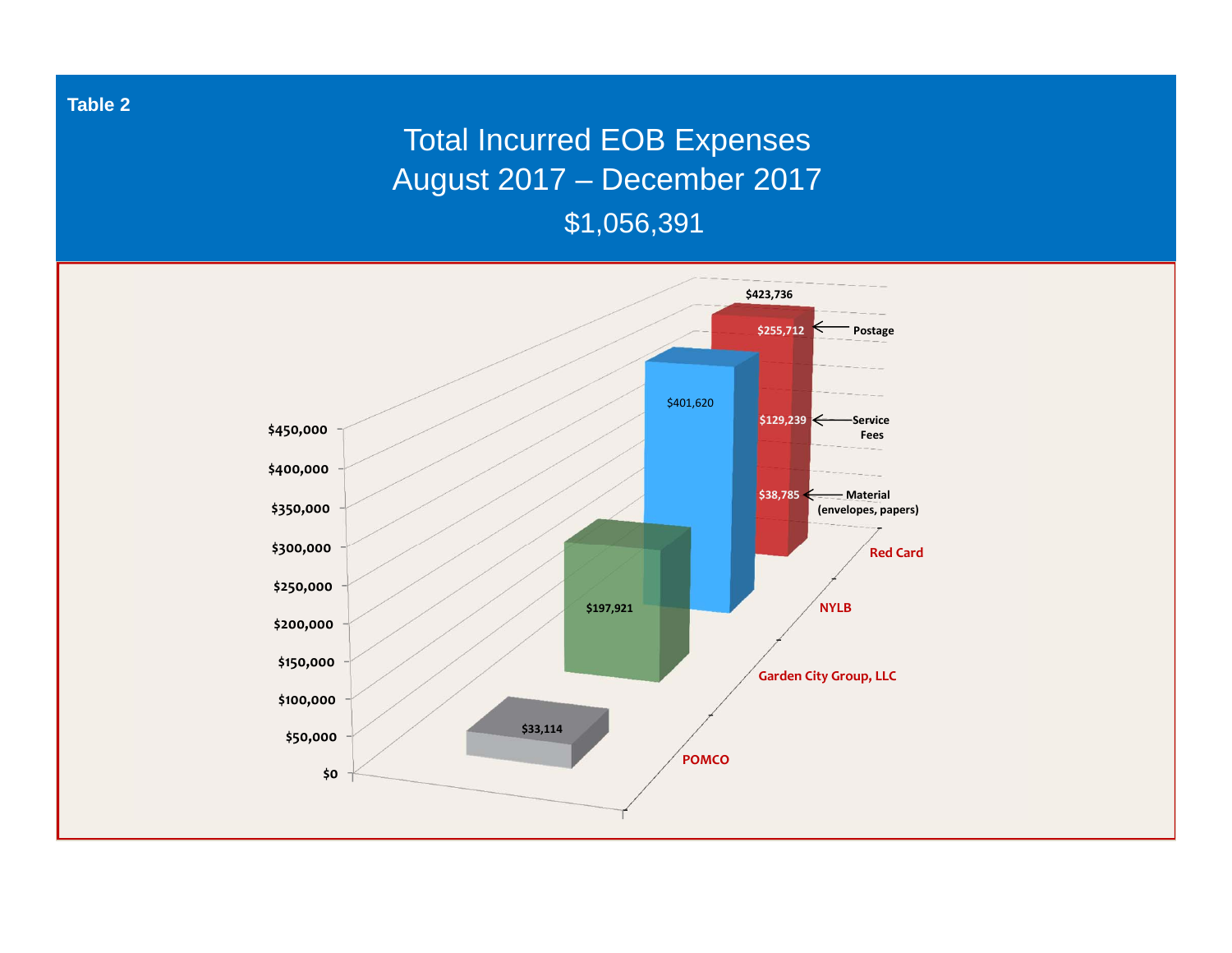## **Total Incurred Expenses Top Four Vendors in 2017 May 2016 to December 2017** \$6,494,476

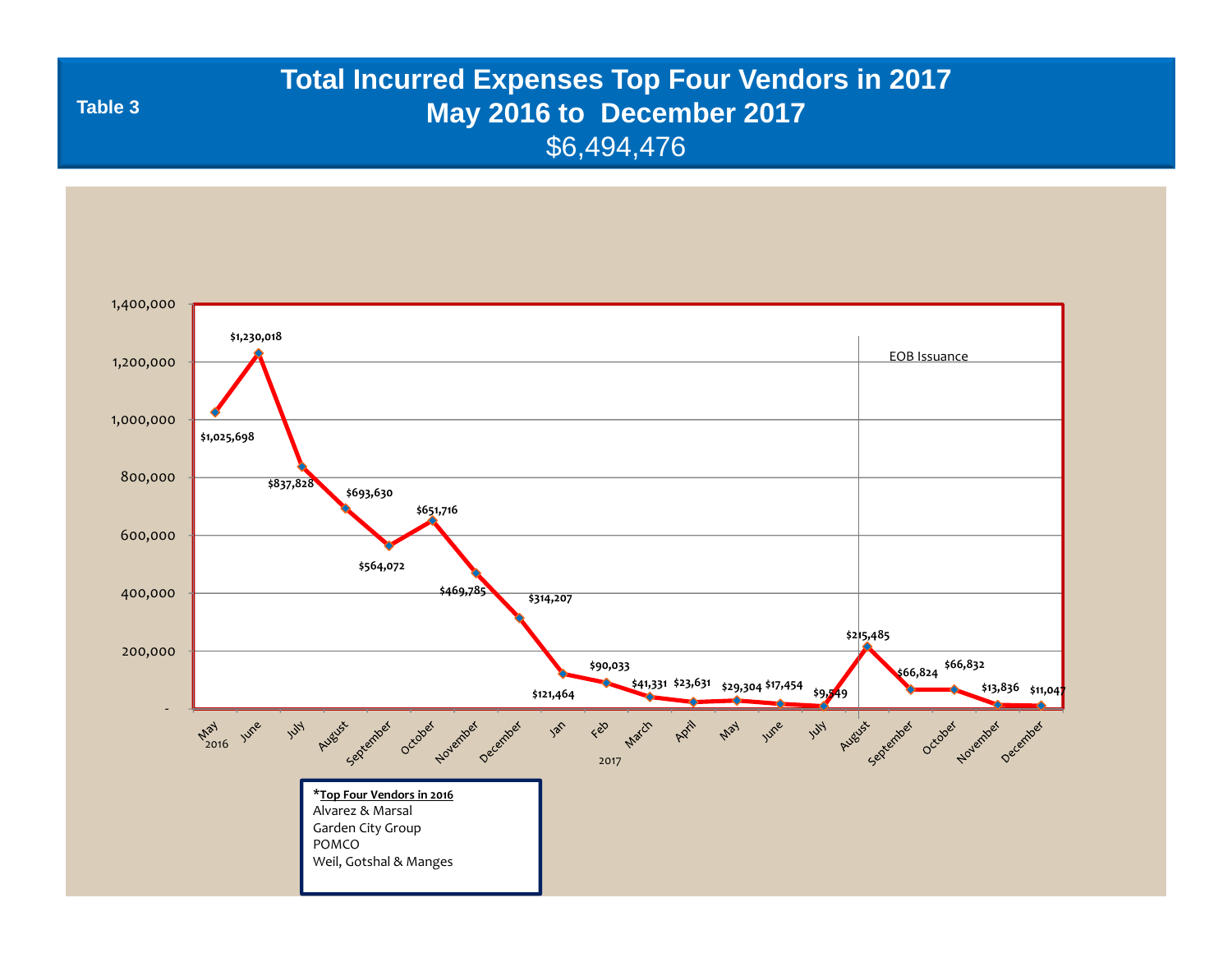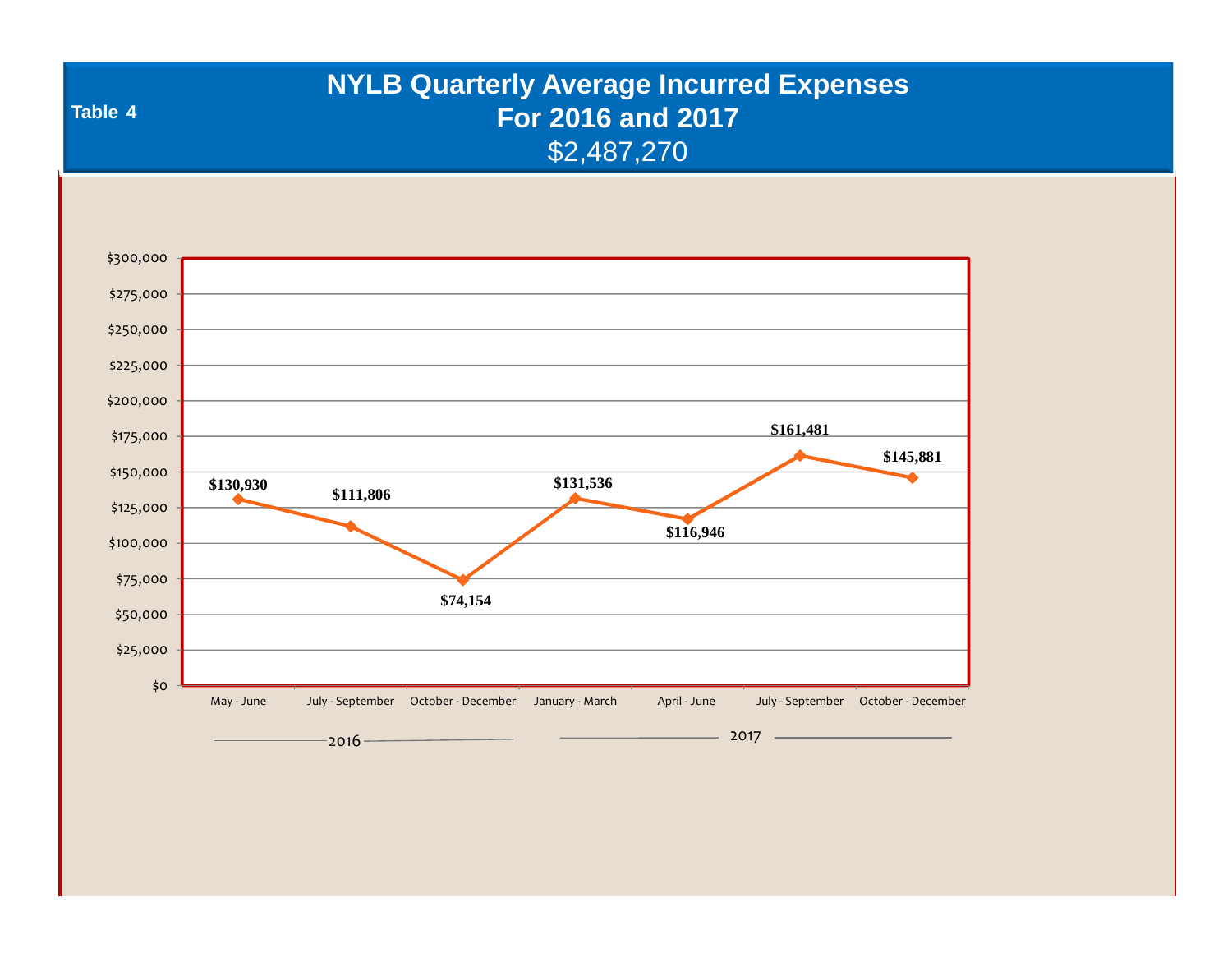### **Expenses Incurred By Function May 2016 to December 2017**

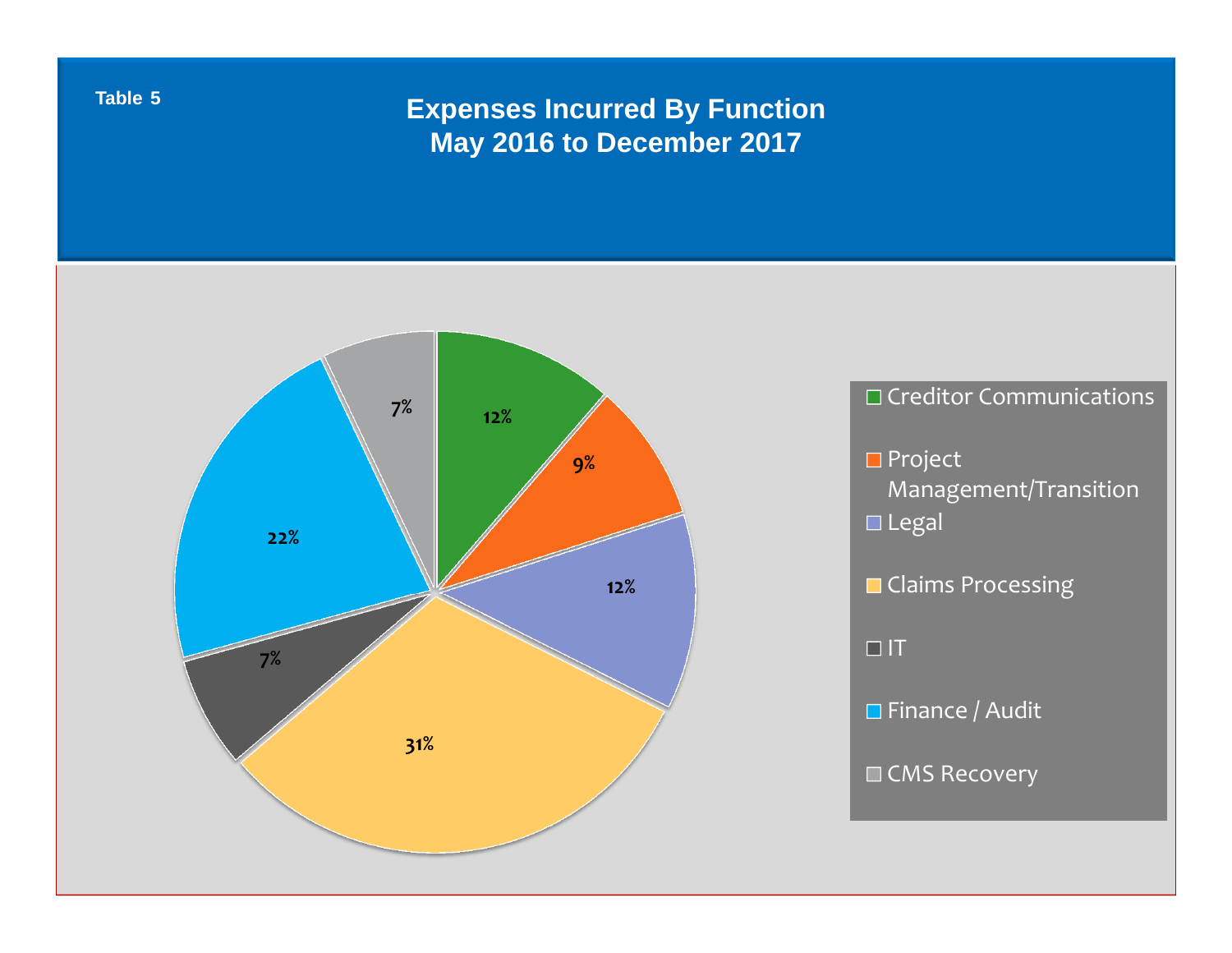**Actual vs. Projected Incurred Expenses May 2017 – December 2017**